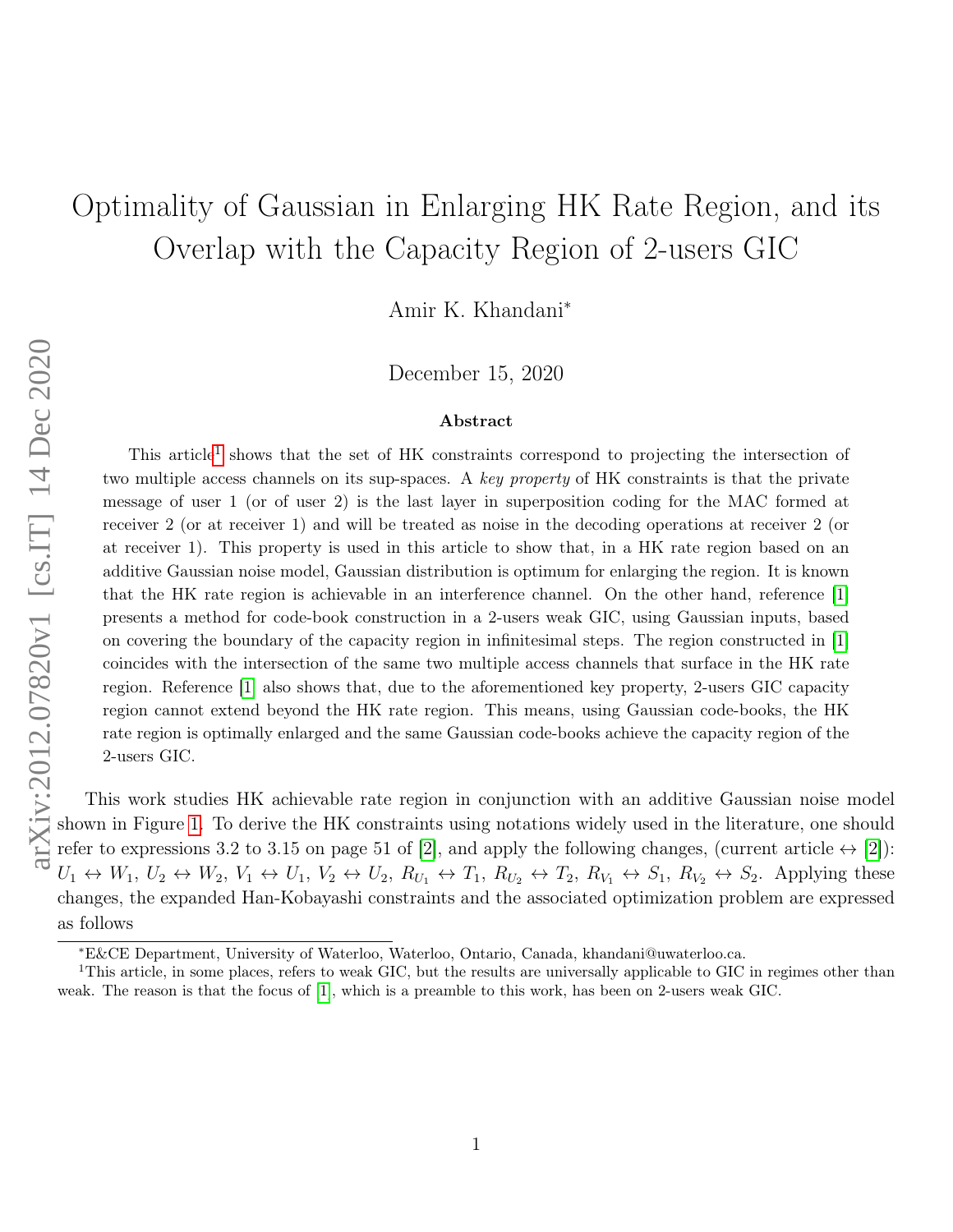<span id="page-1-0"></span>

Figure 1: HK constraints [2](#page-1-1) to [15](#page-1-2) in conjunction with additive Gaussian noise model.

| Maximize: $R_1 + \mu R_2$ |  |  |
|---------------------------|--|--|
| $\sim$ $\sim$ $\sim$      |  |  |

Subject to:

$$
R_{U_1} \leq I(U_1; Y_1 | U_2, V_1) \tag{2}
$$

<span id="page-1-1"></span>
$$
R_{U_1} \leq I(U_1; Y_2 | U_2, V_2) \tag{3}
$$

$$
R_{U_2} \leq I(U_2; Y_1 | U_1, V_1) \tag{4}
$$

$$
R_{U_2} \leq I(U_2; Y_2 | U_1, V_2) \tag{5}
$$

$$
R_{V_1} \leq I(V_1; Y_1 | U_1, U_2) \tag{6}
$$

<span id="page-1-4"></span>
$$
R_{V_2} \leq I(V_2; Y_2 | U_1, U_2) \tag{7}
$$

$$
R_{U_1} + R_{U_2} \leq I(U_1, U_2; Y_1 | V_1) \tag{8}
$$

$$
R_{U_1} + R_{U_2} \leq I(U_1, U_2; Y_2 | V_2)
$$
\n<sup>(9)</sup>

$$
R_{U_1} + R_{V_1} \leq I(U_1, V_1; Y_1 | U_2) \tag{10}
$$

$$
R_{U_2} + R_{V_2} \leq I(U_2, V_2; Y_2 | U_1)
$$
\n
$$
R_{U_1} + R_{V_2} < I(U_2, V_1; Y_1 | U_1) \tag{12}
$$

$$
I_{U_2} + I_{U_1} \leq I(U_2, V_1, I_1 | U_1)
$$
\n
$$
D + D \leq I(I_1 | V_1, V_1 | I_1)
$$
\n(12)

$$
R_{U_1} + R_{V_2} \leq I(U_1, V_2; Y_2 | U_2) \tag{13}
$$

$$
R_{U_1} + R_{U_2} + R_{V_1} \leq I(U_1, U_2, V_1; Y_1)
$$
\n<sup>(14)</sup>

$$
R_{U_1} + R_{U_2} + R_{V_2} \leq I(U_1, U_2, V_2; Y_2)
$$
\n<sup>(15)</sup>

<span id="page-1-5"></span><span id="page-1-3"></span><span id="page-1-2"></span>
$$
E(X_1^2) = P_1 \tag{16}
$$

$$
E(X_2^2) = P_2. \t\t(17)
$$

The above expressions specify the intersection of two multiple access channels, denoted as  $MAC<sub>1</sub>$  with rate-tuple  $(R_{U_1}^{(1)})$  $U_{U_1}^{(1)}, R_{U_2}^{(1)}, R_{V_1}^{(1)}, R_{V_2}^{(1)}$  and  $\overline{MAC_2}$  with rate-tuple  $(R_{U_1}^{(2)})$  $U_1^{(2)}, R_{U_2}^{(2)}, R_{V_1}^{(2)}, R_{V_2}^{(2)}$ , when the intersection is projected on  $(R_{U_1}^{(1)})$  $U_1^{(1)}, R_{U_2}^{(1)}, R_{V_1}^{(1)}$  to form MAC1 and on  $(R_{U_1}^{(1)})$  $U_{U_1}^{(1)}, R_{U_2}^{(1)}, R_{V_2}^{(1)}$  to form MAC2. Hereafter, in dealing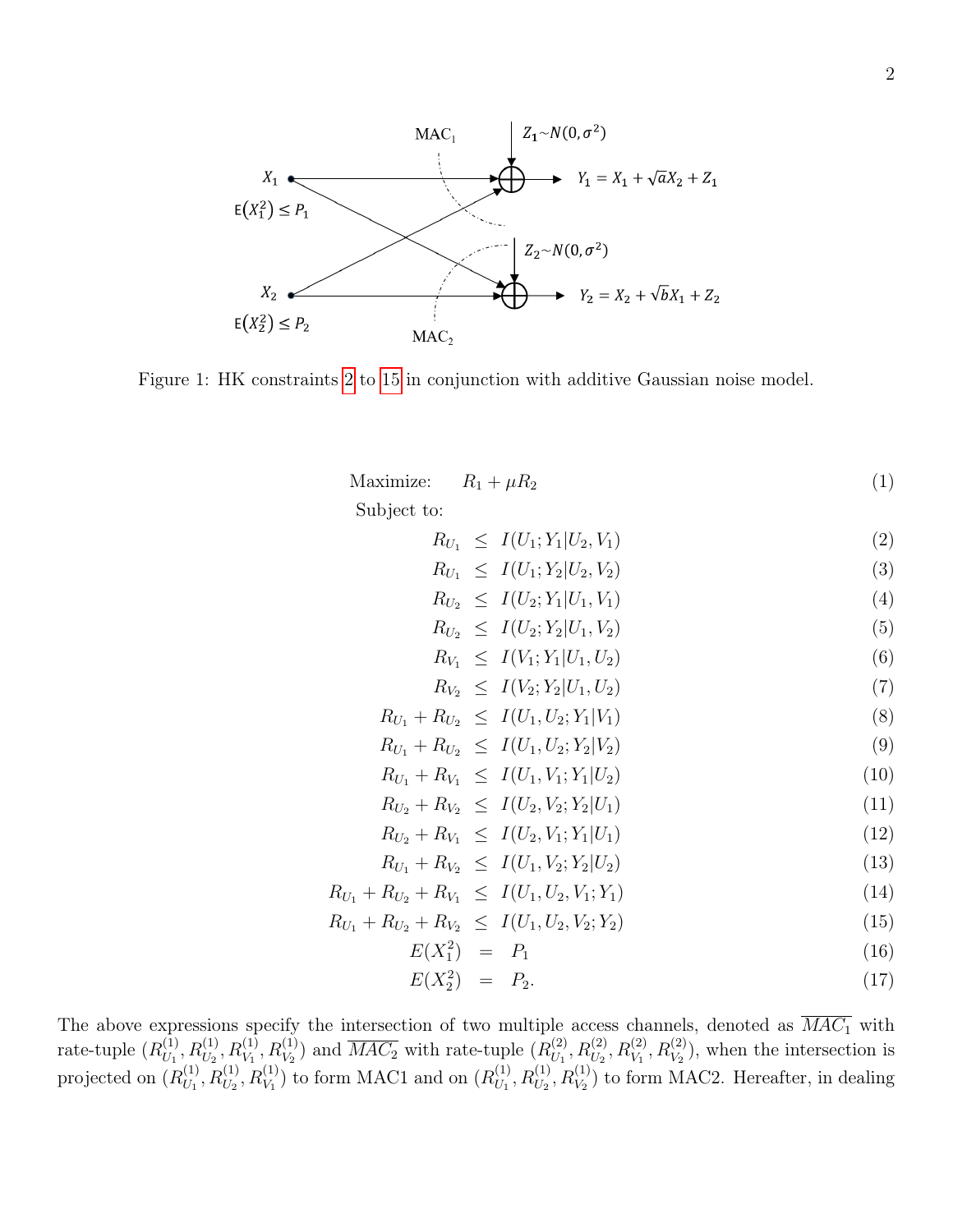with rates in the projected regions, the superscripts will be dropped since rate values in the intersection of two regions will be the same in both regions, and the use of distinguishing superscript is not needed. In expressions [2](#page-1-1) to [15,](#page-1-2) the superscripts are dropped since  $(R_{U_1}, R_{U_2}, R_{V_1}, R_{V_2})$  correspond to rates in the intersection of projections.

In expressions [2](#page-1-1) to [15,](#page-1-2)  $MAC_1$  is projected on sub-space  $(R_{U_1}, R_{U_2}, R_{V_1})$ , resulting in a region denoted as MAC1, and  $\overline{MAC_2}$  is projected on sub-space  $(R_{U_1}, R_{U_2}, R_{V_2})$ , resulting in a region denoted as MAC2. Due to the nested structure of multiple-access channel, projections MAC1 and MAC2 are multiple-access channels in their respective sub-spaces. It is clear that in the intersection of these two projections, the only sub-region with potentially non-zero volume (area) correspond to that of  $(R_{U_1}, R_{U_2})$ .

Constraint [14](#page-1-3) shows that the sum-rate in MAC1 is obtained by treating  $V_2$  as noise. Constraints [15](#page-1-2) shows that the sum-rate in MAC2 is obtained by treating  $V_1$  as noise. These constraints impose a limit on respective sum-rates which play a key role in forming the shape of the intersection. Due to treating  $V_1$  as noise in  $Y_2$ , and  $V_2$  as noise in  $Y_1$ , some of the constraints such as [12](#page-1-4) and [13](#page-1-5) will be redundant. The same fact is expressed differently in Section 4 of [\[1\]](#page-3-0) (see Section 4 of [\[1\]](#page-3-0) for removal of redundant constraints). A different method for removing redundant constraint is based on noting that by treating  $V_1$  as noise in MAC1, and  $V_2$  as noise in MAC2, with Gaussian  $V_1$  and  $V_2$ , the partial sum-rates, i.e.,  $R_{U_1} + R_{U_2} + R_{V_1}$ in MAC1 and  $R_{U_1} + R_{U_2} + R_{V_2}$  in MAC2 are minimized. This is due to the fact the sum-rates in  $MAC_1$ and  $MAC<sub>2</sub>$  do not depend on respective layering structures (depend only on power and channel gains [\[1\]](#page-3-0)), and by having  $V_2$  as the last layer in  $\overline{MAC_1}$ , the rate of  $V_2$  in  $\overline{MAC_1}$  is maximum (capacity of an AWGN channel [\[1\]](#page-3-0)) and consequently, the partial sum-rate  $R_{U_1} + R_{U_2} + R_{V_1}$  in MAC1 is minimized. A similar argument applies to  $MAC_2$ , concluding the partial sum-rate  $R_{U_1} + R_{U_2} + R_{V_2}$  in MAC2 is minimized.

Now let us form MAC1 and MAC2 with the minimum number of constraints in [2](#page-1-1) to [15](#page-1-2) being satisfied with equality (see Section 4 of [\[1\]](#page-3-0) for the corresponding equations). Let us try to force some of the remaining constraints to be satisfied with equality, and project the resulting rate-tuple on the sub-spaces of MAC1 or MAC2. As the (partial) sum-rates of MAC1/MAC2 are minimum possible, such projections either fall outside MAC1/MAC2, or on their respective boundaries. Let us consider the problem from the perspective of rate values which form the left hand sides of constraints in [2](#page-1-1) to [15.](#page-1-2) Falling outside MAC1/MAC2 means if the rate values on the left hand side of such constraints are computed from the equation set forming MAC1/MAC2, the corresponding left hand sides will becomes less than their respective mutual information terms on the right hand sides. This means such constraints are not violated and can be removed. See Remark 3 of [\[1\]](#page-3-0) explaining the reason that optimum power allocation may shift some of such points to the boundary of MAC1/MAC2, meaning that the corresponding constraints are satisfied with equality.

having This means if the redundant constraints are solved with equality, the resulting rate-tuple when projected on the sub-space of MAC1 falls outside the MAC1 region, and likewise for MAC2.

Now let us project  $MAC_1$  and  $MAC_2$  on the sup-space spanned by  $(R_{V_1}, R_{V_2})$ , and also project MAC1 and MAC2 on the same sup-space. Due to the nested structure of multiple-access channel, projections of  $MAC_1$  and  $MAC_2$  on sup-space  $(R_{V_1}, R_{V_2})$  are two-dimensional multiple access channels, denoted as mac1 and mac2 hereafter. In forming these projections, constraint [14](#page-1-3) entails in  $\overline{MAC_1}$ , layer  $V_2$  is the last layer to be successively decoded, since it acts as noise in formation of sum-rate in MAC1. Likewise, constraint